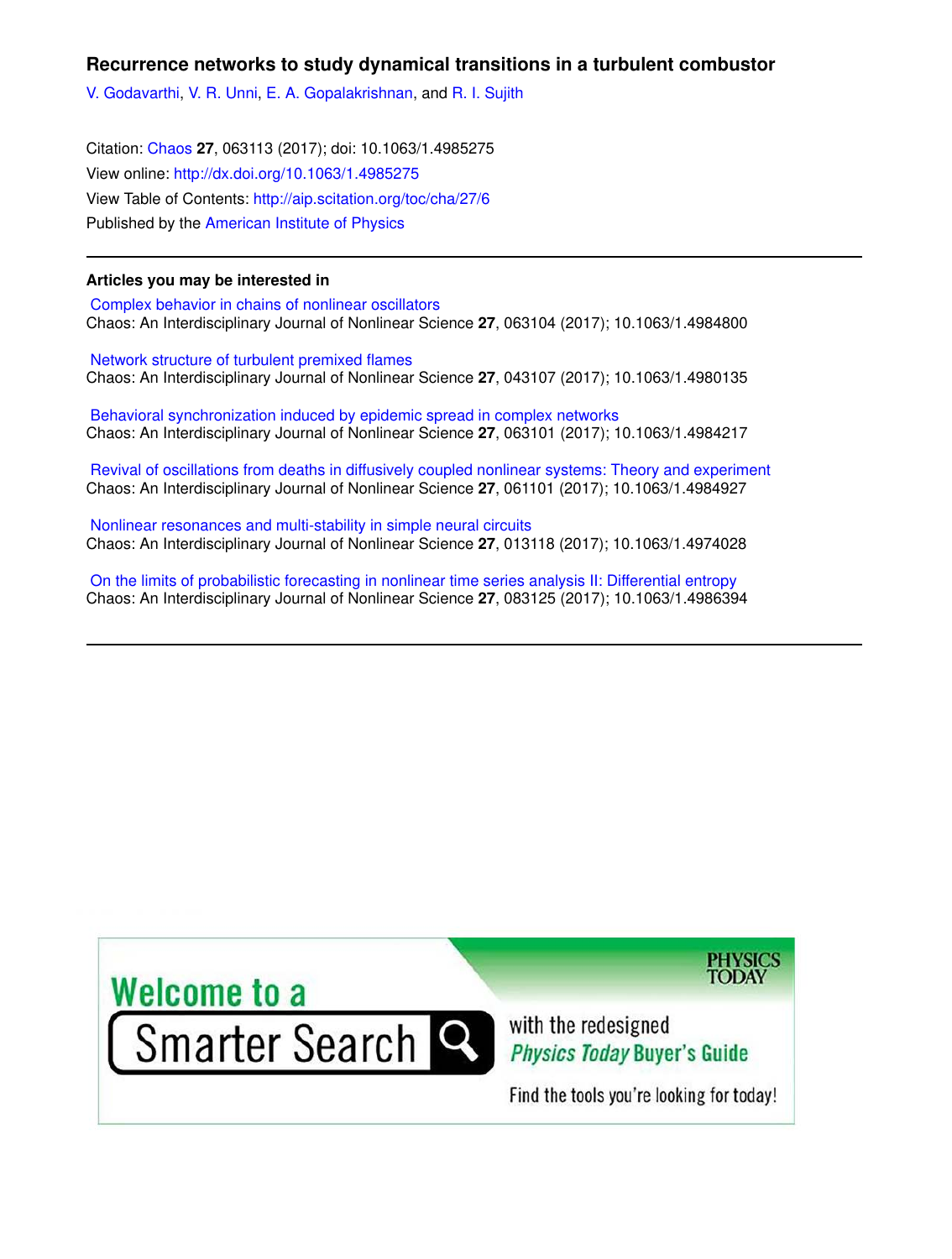

# Recurrence networks to study dynamical transitions in a turbulent combustor

V. Godavarthi,<sup>1</sup> V. R. Unni,<sup>1</sup> E. A. Gopalakrishnan,<sup>2,a)</sup> and R. I. Sujith<sup>1</sup> <sup>1</sup>*Department of Aerospace Engineering, IIT Madras, Chennai 600036, India* <sup>2</sup>*Center for Computational Engineering and Networking, Amrita School of Engineering, Amrita Vishwa Vidyapeetham (Amrita University), Coimbatore 641112, India*

(Received 16 January 2017; accepted 22 May 2017; published online 19 June 2017)

Thermoacoustic instability and lean blowout are the major challenges faced when a gas turbine combustor is operated under fuel lean conditions. The dynamics of thermoacoustic system is the result of complex nonlinear interactions between the subsystems—turbulent reactive flow and the acoustic field of the combustor. In order to study the transitions between the dynamical regimes in such a complex system, the time series corresponding to one of the dynamic variables is transformed to an  $\varepsilon$ -recurrence network. The topology of the recurrence network resembles the structure of the attractor representing the dynamics of the system. The transitions in the thermoacoustic system are then captured as the variation in the topological characteristics of the network. We show the presence of power law degree distribution in the recurrence networks constructed from time series acquired during the occurrence of combustion noise and during the low amplitude aperiodic oscillations prior to lean blowout. We also show the absence of power law degree distribution in the recurrence networks constructed from time series acquired during the occurrence of thermoacoustic instability and during the occurrence of intermittency. We demonstrate that the measures derived from recurrence network can be used as tools to capture the transitions in the turbulent combustor and also as early warning measures for predicting impending thermoacoustic instability and blowout. *Published by AIP Publishing.* [http://dx.doi.org/10.1063/1.4985275]

Combustors operating under fuel lean conditions are highly susceptible to thermoacoustic instability and lean blowout. When there is a positive feedback between the unsteady heat release rate and the acoustic field in a combustor, high amplitude acoustic oscillations occur. This condition is referred to as thermoacoustic instability. These high amplitude acoustic oscillations result in the enhancement of heat transfer to the walls and structural damage to the engine. As the equivalence ratio of combustion is reduced below a critical value, the flame inside the combustor ceases to exist, resulting in the situation referred to as flame blowout. In the past few decades, studies have been conducted to predict thermoacoustic instability and blowout in a turbulent combustor as well as to determine the dynamics underlying the transitions between the dynamical regimes in a combustor. The presence of the nonlinear interactions between the subsystems warrants that the thermoacoustic system is a complex system. These interactions between the subsystems also result in the presence of multiple time scales in a thermoacoustic system during the occurrence of aperiodic oscillations known as combustion noise. In this paper, we transform the time series data of acoustic pressure from a turbulent combustor to an e-recurrence network. Recurrence network (RN) preserves the geometry of the attractor. The geometry of the attractor is changed when there is a transition between the dynamical regimes. In our present work, we study the variation of the degree distribution with recurrence threshold. We also investigate the variation of network properties with the equivalence ratio in a turbulent combustor. Summing up the results, we show that RN can be used as a tool to capture the transitions between the dynamical regimes in a combustor.

## I. INTRODUCTION

Thermoacoustic instability arises when there is positive feedback between the unsteady heat release rate and the acoustic field in a combustor.<sup>1</sup> Thermoacoustic instability results in large amplitude acoustic oscillations, which lead to the enhancement in the heat transfer to the walls and also lead to the structural damage to the engine. The other challenge faced is flame blowout. Blowout occurs when the flame cannot be stabilized and ceases to exist in the combustion chamber, as the equivalence ratio (the ratio of the actual fuel/air ratio to the stoichiometric fuel/air ratio) is reduced below a critical value. In aircrafts, blowout results in the loss of the thrust generated and the flame has to be re-ignited. Blowout might also lead to a sudden drop in the altitude of the aircraft. Various studies have been conducted to predict impending thermoacoustic instability and blowout. Recent studies show that the transitions in a turbulent combustor exhibit rich dynamical behavior.<sup>2</sup> Hence, there is an exigency to investigate and characterize the dynamics underlying the transitions to thermoacoustic instability and blowout in a turbulent combustor.

a)Author to whom correspondence should be addressed: ea\_gopalakrishnan@ cb.amrita.edu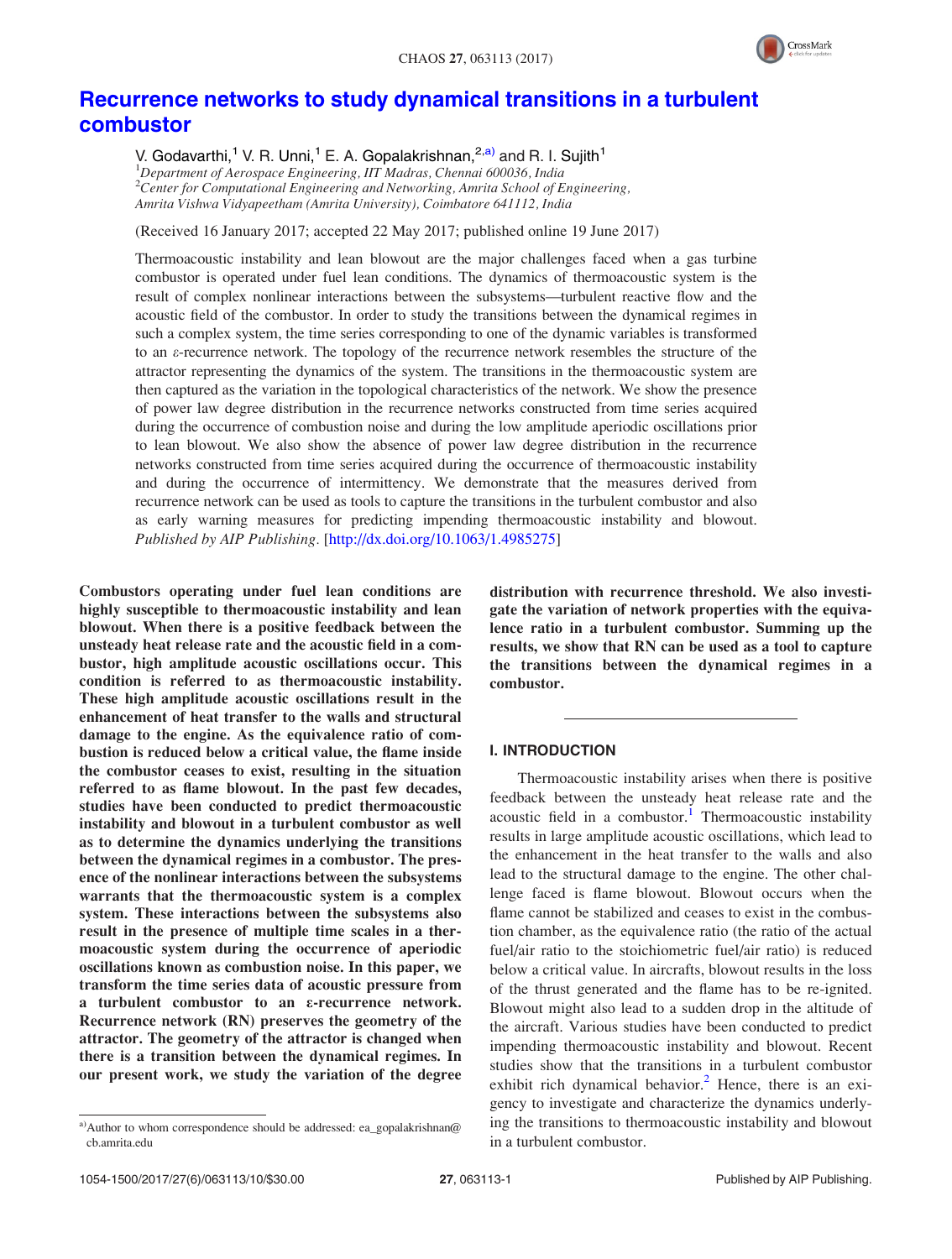In many turbulent combustors, the transitions happen from combustion noise to thermoacoustic instability and from thermoacoustic instability to lean blowout when the equivalence ratio is varied from fuel rich to fuel lean conditions. Combustion noise is composed of low amplitude aperiodic pressure oscillations that occur during the stable operation of a combustor. Tony *et al.*<sup>3</sup> showed that combustion noise has the features of a high dimensional chaotic signal contaminated with white and colored noise, using a plethora of tools to ascertain the determinism. Nair *et al.*<sup>4</sup> suggested that the transition from combustion noise to thermoacoustic instability can be considered as a transition from a chaotic state to an ordered state. In their subsequent work, Nair and Sujith<sup>5</sup> reported that combustion noise has a complex scaling behavior and used multifractal spectrum to characterize this. Further, they reported the loss of multifractality in the signal at the onset of thermoacoustic instability. Nair and Sujith<sup>5</sup> demonstrated that Hurst exponent, a measure of the fractal dimension of a time series, can be used as a precursor to predict thermoacoustic instability. Nair *et al.*<sup>6</sup> also illustrated that the transition from combustion noise to thermoacoustic instability happens via intermittency, a state composed of bursts of large amplitude periodic oscillations amidst low amplitude aperiodic oscillations.

After the transition from combustion noise to thermoacoustic instability, on further reduction in the equivalence ratio, the transition happens from thermoacoustic instability to lean blowout. This transition from thermoacoustic instability to lean blowout exhibits a rich dynamical behavior. Kabiraj et al.<sup>7,8</sup> detected intermittency prior to blowout in laminar premixed combustion. Gotoda et al.<sup>9</sup> studied the transitions from combustion instability to blowout and detected the presence of multifractal characteristics in the reconstructed phase space prior to lean blowout. In a subsequent work, Gotoda *et al.*<sup>10</sup> demonstrated that the various nonlinear quantities such as translational error and permutation entropy can be used as early warning signals to predict blowout. Extending the work of Nair and Sujith,<sup>5</sup> Unni and Sujith $11$  provided a multifractal description to the oscillations prior to lean blowout, thus providing a unified framework to study the transition from combustion noise to thermoacoustic instability and then to blowout. They suggested that Hurst exponent can be a precursor to blowout.

The nonlinear interactions between the acoustic field, the hydrodynamic field, and the unsteady combustion resulting in different dynamical regimes varying from combustion noise (chaos) to thermoacoustic instability (order) in a combustor suggest that a thermoacoustic system can be treated as a complex system. In a complex system, the interaction between components is nonlinear such that the collective behavior of the system is different from the sum of their individual behaviors. These components can self-organize and exhibit a coherent behavior.<sup>12</sup> This refers to a phenomenon called emergence in complex systems.<sup>13</sup> We presume that the emergence of thermoacoustic instability (order) from combustion noise (chaos) and the appearance of discrete scales during the occurrence of thermoacoustic instability in contrast to the multiple scales present during the occurrence of combustion noise might be due to self-organization in the system. The traditional reductionist approach which monitors individual elements is no longer sufficient to describe the emergent behavior of complex systems.<sup>14</sup>

Complex networks are used to study complex sys $t_{\rm em}$ <sup>15–17</sup> as they help in understanding the connectivity pattern. Complex networks comprise nodes and links. Nodes represent the components of the system and links represent the interactions between these components. The topology and the measures derived from a network can be used to characterize the qualitative and quantitative behavior of a complex system. The variation in the dynamics of a system is reflected in the topology of the network. The measures derived from complex networks can be used to analyze the transitions between the dynamical regimes in a complex system.<sup>18</sup> The underlying dynamics of a physical system is preserved in the time series data. Hence, in order to study complex systems, time series data from such systems are converted into complex networks. Modeling the network structure is crucial to understand the underlying dynamics of the system. Many methods have been devised to convert the time series into complex networks.<sup>19–22</sup> Strozzi *et al.*<sup>23</sup> have shown that time series can be converted into complex networks and vice versa.

Murugesan and Sujith $^{24}$  introduced complex networks to analyze the dynamical regimes in the thermoacoustic system. They used a visibility algorithm to convert the time series to complex networks. $25$  The visibility algorithm considers a data point of the time series as a node. Two nodes are connected if they satisfy a visibility condition. (The line connecting the two data points should not intersect the height of an intermediate data point.) They detected a scale-free behavior during the occurrence of combustion noise and regularity at the onset of thermoacoustic instability. Further, Murugesan and Sujith $^{26}$  showed that the quantities derived from complex networks such as characteristic path length (CPL) (indicates the average of the minimum number of steps required to reach from one node to another), clustering coefficient (a measure that provides the local clustering or cliquishness of a node), network diameter (the maximum distance between two nodes in a network), and global efficiency (how efficiently a node can be reached from the other nodes in the network) can be used as precursors to predict the onset of thermoacoustic instability and blowout.

While converting the time series into a complex network using a visibility algorithm, information related to the geometry and structure of the attractor is lost. In order to preserve the geometric characteristics of the attractor, we use e–recurrence networks (RN). RN preserves the information related to the geometry of the attractor. Further, as recurrence is a fundamental property of any deterministic dynamical system, the rationale behind constructing complex networks from time series using recurrence networks is more natural and simpler than visibility networks.<sup>27</sup>

RN does not depend on temporal correlations explicitly. Thus, RN is more robust than other methods that consider temporal correlations such as detrended fluctuation analy $sis<sub>1</sub><sup>28</sup>$  in the cases where there is external noise in the system.<sup>29</sup> Constructing RN from a time series requires lesser number of data points than those required for computing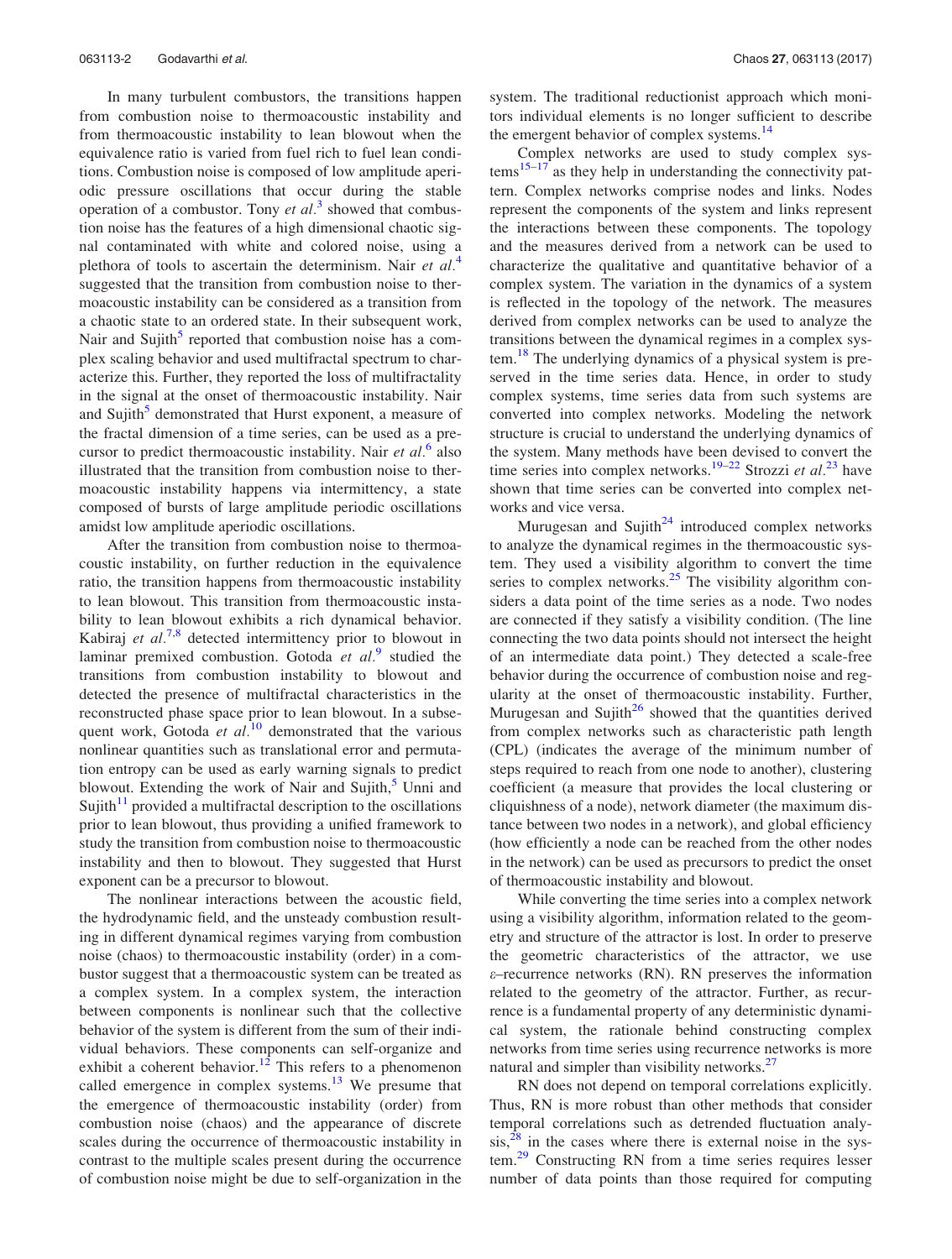Lyapunov exponent. Hence, compared to Lyapunov exponent, measures derived from RN are well suited to discriminate between chaotic and periodic states when a shorter time series is available. $29$ 

In our present work, we construct RN from the time series of acoustic pressure obtained from a turbulent combustor. The recurrence threshold is chosen by the approach proposed by Jacob *et al.*, <sup>30</sup> which determines an admissible range for  $\varepsilon$ . Hence, the choice of the recurrence threshold is not arbitrary. We demonstrate that RN preserves the geometry of the attractor and hence the topologies of RNs constructed for various dynamical regimes in a turbulent combustor are different. We study the variation of the degree distribution of RN with  $\varepsilon$ . We proceed to investigate the variation of RN measures with the equivalence ratio in order to analyze the transitions to thermoacoustic instability and blowout. To the best of our knowledge, this is the first application of RN to study the thermoacoustic instability and blowout.

In Sec. II, we describe the methodology to convert time series into  $\varepsilon$ –recurrence networks. The experimental setup is described in Sec. III. The results are presented in Sec. IV. Finally, the conclusions are described in Sec. V.

## II. ANALYSIS OF DYNAMICS USING RECURRENCE **NETWORKS**

#### A. From time series to  $\varepsilon$ -recurrence networks

There are several methods to generate complex networks from a time series; e–recurrence method is one of them. In this method, we compute the recurrences of phase space vectors after reconstructing the phase space using Takens' embedding theorem.<sup>31</sup> The discretely sampled experimental time series  $x(1)$ ,  $x(2)$ ,  $x(N<sub>T</sub>)$  is embedded in an *M*-dimensional phase space using an appropriate time delay, where  $N_T$  is the total number of points in the time series. The delay vectors are given by

$$
X(t_i) = x(i), x(i + \tau), \dots, x(i + (M - 1)\tau).
$$
 (1)

In this paper, the embedding dimension  $M$  is chosen using Cao's algorithm. $32$  The first minimum of the average mutual information is chosen to be the time delay for computing delay vectors from the discretely sampled time series.

A state (phase space vector)  $X(t_i)$  is said to be recurrent if there are  $t_i$  and  $t_j$  such that  $d(X(t_i), X(t_j)) < \varepsilon$ , where  $d(X(t_i),$  $X(t_j)$ ) is the distance between the phase space vectors  $X(t_i)$ and  $X(t_j)$ , computed using the Euclidean norm and  $\varepsilon$  is the recurrence threshold. The structure of the recurrences in the phase space is encoded in the recurrence matrix,  $33,34$ 

$$
R_{i,j} = \theta(\varepsilon - ||X(t_i) - X(t_j)||). \tag{2}
$$

Here,  $\theta$  is the Heaviside function.

We consider only the spatial interdependencies in recurrence networks. To construct a recurrence network from the time series, we use the adjacency matrix  $A_{i,j}$  computed using the recurrence matrix  $R_{i,j}$  according to the relation<sup>27</sup>

$$
A_{i,j} = R_{i,j} - \delta_{i,j},\tag{3}
$$

where  $A_{i,j}$  is the adjacency matrix and  $\delta_{i,j}$  is the Kronecker delta.  $\delta_{i,j} = 1$  when  $i = j$  and  $\delta_{i,j} = 0$  when  $i \neq j$ .

The adjacency matrix provides information regarding the nodes and the connections between them. If  $A_{i,j} = 1$ , then the nodes *i, j* are connected, which implies that the state space vectors are in a proximity of the recurrence threshold  $\varepsilon$ in the phase space.

The measures derived from the recurrence matrix characterize the dynamical properties of phase space trajectories in contrast to the measures derived from RN, which describe the geometrical properties of the attractor. A dynamical property characterizes the dynamics of the system, i.e., regular or irregular dynamics, whereas a geometrical property characterizes the geometry and structure of the reconstructed phase space. Recurrence network provides additional measures from the complex network theory to characterize the geometric properties of the attractor. Hence, RN provides more tools for the analysis of time series.<sup>35</sup>

A crucial parameter in constructing the network is the recurrence threshold  $\varepsilon$ . If the threshold is very large, the network becomes very dense as there are too many links leading to false recurrences. On the other hand, if the recurrence threshold is too small, the network breaks down into mutually disjointed components. Hence, the network characteristics can become ambiguous. After embedding, the size of the attractor depends on the range of the signal. The time series data are transformed into uniform deviate. Thereby, the attractor size is rescaled into the interval [0, 1].

A random time series is generated and the embedding dimension is chosen to be the same as that of the time series of acoustic pressure obtained from the combustor. Recurrence networks are then constructed from the time series data of acoustic pressure and the random time series. The characteristic path length (*CPL*), the average of the shortest paths between two nodes, is computed for the networks constructed from time series data of acoustic pressure and from random time series. The brief description of *CPL* is provided in Sec. II B. The *CPL* of RN constructed from the time series acquired during combustion noise decreases with the increase in the threshold beyond  $\varepsilon_1$  (Fig. 1). When the threshold is  $\varepsilon_1$ , then a cluster of nodes is formed. Thus, a further increase in



FIG. 1. Variation of the characteristic path length (*CPL*) of recurrence networks with threshold, constructed from both random time series and the time series corresponding to combustion noise. The time series corresponding to combustion noise is embedded in  $M = 10$  dimensions and the random time series is also embedded in the same dimension.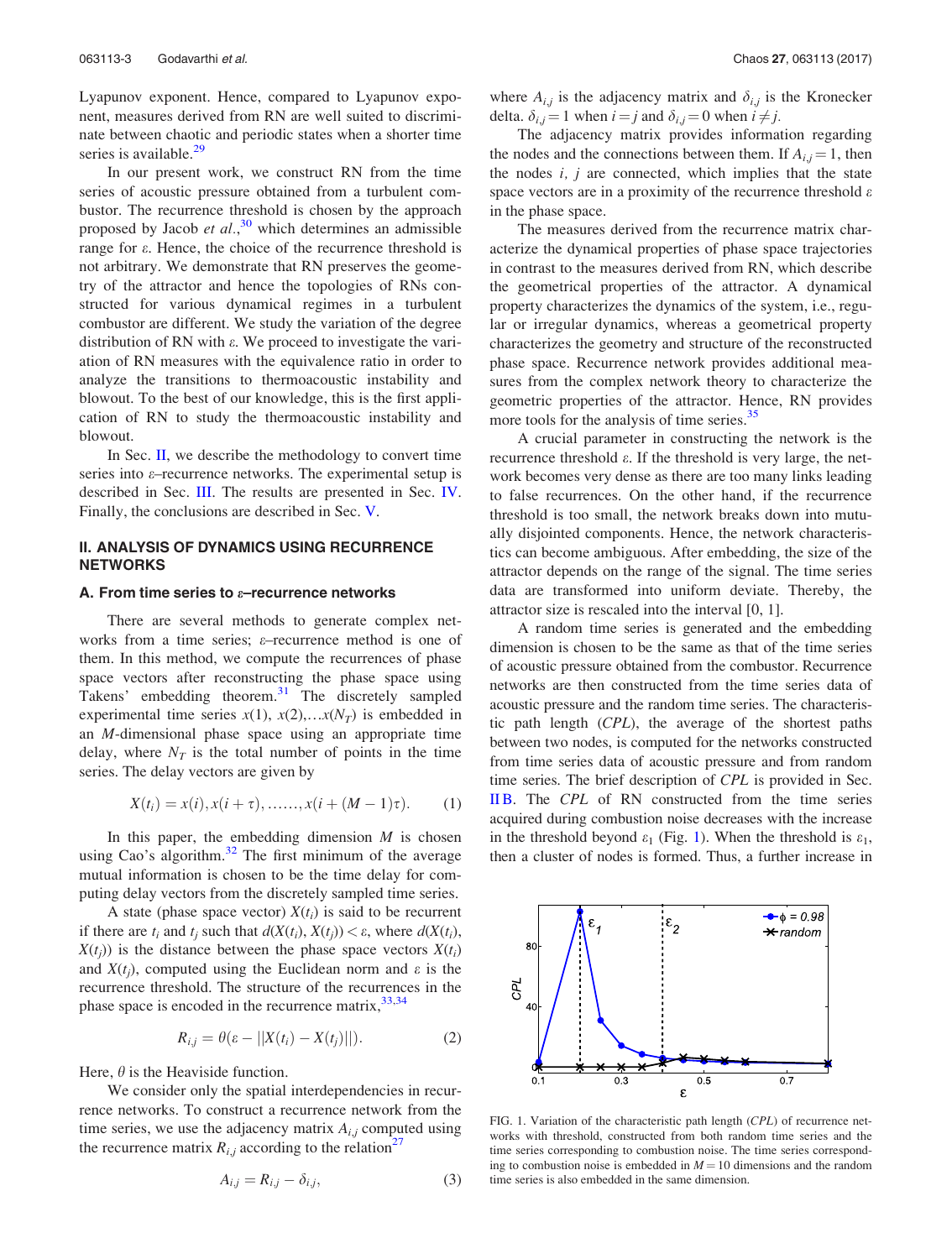threshold results in an effective decrease in *CPL* as the degree of each node increases. When the recurrence threshold is greater than  $\varepsilon_2$ , the *CPL* of the time series corresponding to combustion noise becomes nearly the same as that of random time series. This is due to the false recurrences. Hence, the upper bound and the lower bound are fixed for the recurrence thresholds as  $\varepsilon_1 = 0.2$  and  $\varepsilon_2 = 0.4$ , respectively. We use  $\varepsilon = 0.25$  for our present work. Having an  $\varepsilon$  above the lower threshold ensures that the network has no disconnected nodes. Having the threshold  $\varepsilon$  below the upper threshold also ensures that RN constructed from the time series of acoustic pressure is different from the RN constructed from a random time series.

In Subsec.  $\mathbf{I} \mathbf{I} \mathbf{B}$ , we provide a brief description of the measures derived from RN such as degree distribution, characteristic path length, and betweenness centrality, which are used to analyze the transitions in the thermoacoustic system.

## B. Measures describing the topological properties of the network

The following measures are computed from the adjacency matrix *A*, which encodes the information related to the connectivity of each node.<sup>36</sup>

#### 1. Degree distribution

Degree distribution is the graph plotted between *P*(*k*) and  $k$  where  $P(k)$  is the probability of a given node to have a degree *k*.  $P(k)$  is given by  $n(k)/N$  where  $n(k)$  is the number of nodes having the degree *k* and *N* is the total number of nodes. The degree of a node  $k_i$  represents the connectivity of the node. The degree of a node *i* is the sum of all the elements in the *i*th row of the adjacency matrix. As the topology of RN resembles the structure of the attractor, the local connectivity of the nodes is related to the local phase space density of the attractor. $36$  Thus, the variation in the degree distribution reflects the variation of the local phase space density over the attractor.

#### 2. Betweenness centrality

Betweenness centrality computes the fraction of shortest paths passing through a vertex (node)

$$
b_{v} = \sum_{i,j \neq v}^{N} \frac{\hat{\sigma}_{i,j}(v)}{\hat{\sigma}_{i,j}},
$$
\n(4)

where  $\hat{\sigma}_{i,j}$  gives the number of shortest paths between two nodes *i* and *j*.  $\hat{\sigma}_{i,j}(v)$  gives the number of shortest paths between the nodes *i* and *j* that are passing though the node *v*. The shortest path between the nodes *i*, *j* is computed by calculating the minima of all the path lengths between the two nodes *i*, *j* in the network represented by the adjacency matrix. Betweenness centrality determines bottleneck nodes or the regions of low phase space density that connect two regions of high phase space density.

#### 3. Characteristic path length

Characteristic path length is the average of the length of the shortest paths between two nodes

$$
CPL = \frac{1}{N(N-1)} \sum_{i,j=1}^{N} d_{i,j},
$$
\n(5)

where  $d_{i,j}$  is the length of the shortest path between a pair of nodes (*i, j*), which is nothing but the minimum number of links between node *i* and node *j*. We do not consider the disconnected nodes while calculating *CPL*.

#### III. EXPERIMENTAL SETUP

The schematic of the experimental setup is shown in Fig. 2. The time series of acoustic pressure analyzed in our present work is acquired from a backward facing step combustor with a bluff body used as the flame stabilizing mechanism. The cross section area of combustor is  $90 \times 90$  mm<sup>2</sup>. The bluff body is a circular disc whose diameter and thickness are 47 mm and 10 mm, respectively. The bluff body is positioned 50 mm from the dump plane inside the combustor. Liquid petroleum gas (LPG) used as the fuel is injected 120 mm upstream of the bluff body. A spark plug positioned at the dump plane is used for ignition. The uncertainty of the mass flow controllers is  $\pm (0.8\% \text{ of reading } +0.2\% \text{ of full})$ scale). The pressure measurements are performed using a PCB106B50 piezoelectric transducer located 90 mm from the backward facing step with an uncertainty of  $\pm 0.15$  Pa. The pressure measurements are sampled at a frequency of 10 kHz and the fuel flow rate is 1.04 g/s. The detailed description of the experimental setup is given by Unni and Sujith, $11$  and Nair and Sujith.<sup>5</sup>

## IV. RESULTS

We observe the transitions from combustion noise to thermoacoustic instability and then to lean blowout as the equivalence ratio  $(\phi)$  is varied. We varied the equivalence ratio ( $\phi$ ) from 0.98 to 0.29 in this study. When the equivalence ratio is closer to 1, we observe combustion noise and when we approach the equivalence ratio of 0.29, blowout occurs. The time series of acoustic pressure is plotted for various equivalence ratios in Fig. 3. When the equivalence ratio is 0.98, we observe combustion noise composed of aperiodic fluctuations [Fig.  $3(a)$ ]. When the equivalence ratio is 0.8, we observe intermittency [Fig.  $3(b)$ ], which consists of large amplitude periodic fluctuations amidst aperiodic oscillations. The equivalence ratio is reduced to  $0.77$  [Fig.  $3(c)$ ], the number of intermittent bursts is increased, and the onset



FIG. 2. Schematic of experimental setup.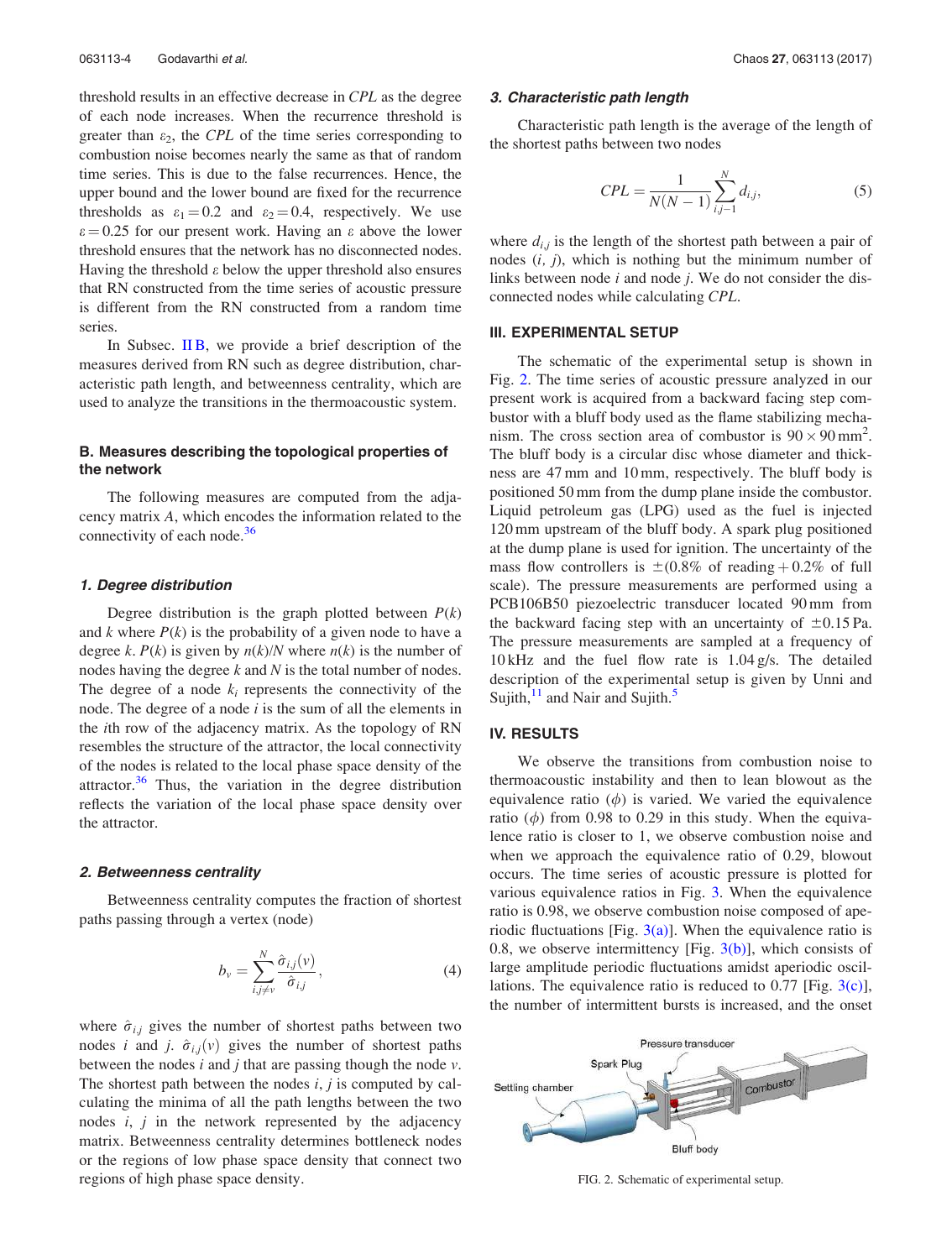

FIG. 3. The time series of acoustic pressure for various equivalence ratios (a) 0.98, (b) 0.8, (c) 0.77, (d) 0.74, (e) 0.5, (f) 0.47, (g) 0.44, and (h) 0.29, respectively. The amplitude of the acoustic pressure is scaled to the interval [0,1].

of periodic oscillations can be seen when the equivalence ratio is further reduced to 0.74 [Fig.  $3(d)$ ]. As the equivalence ratio is further reduced to 0.5, we observe thermoacoustic instability [Fig.  $3(e)$ ]. On further reduction of equivalence ratio to 0.47, we observe that intermittency sets in Fig.  $3(f)$ . The equivalence ratio is further reduced to 0.44, and the amplitude and the duration of the periodic bursts in intermittency are decreased [Fig.  $3(g)$ ]. When the equivalence ratio is reduced to 0.29, we observe low amplitude aperiodic oscillations [Fig.  $3(h)$ ]. If we reduce the equivalence ratio further, the flame blows off.

Thus, as we progress from combustion noise to thermoacoustic instability, the periodicity of the signal increases. We also observe that on further reduction of equivalence ratio, during the transition from thermoacoustic instability to lean blowout, the periodicity of the signal decreases. On further reduction in the equivalence ratio, prior to lean blowout the periodicity of the time series signal is lost. This can be seen from the power spectra of time series (FFT). The power spectra of the same pressure time series are plotted by Unni and Sujith. $37$  During combustion noise, there is no dominant frequency, and as we approach thermoacoustic instability, there is a dominant frequency of about 120 Hz. As we approach lean blowout limit, the periodicity is lost and there is no dominant frequency in the time series signal. Further, Unni and Sujith $37$  observed a slight variation in the dominant frequency as the equivalence ratio is varied, which was attributed to varying flame dynamics.

The adjacency matrix obtained from the recurrence matrix represents the topology of the network. Figure 4 represents the network topologies corresponding to various dynamical regimes in the turbulent combustor. The network topology is visualized using Gephi (https://gephi.org/) software. Figure



FIG. 4. The topologies of recurrence networks constructed from the time series of acoustic pressure for the equivalence ratios (a) 0.98 (combustion noise), (b) 0.8 (intermittency prior to thermoacoustic instability), (c) 0.5 (thermoacoustic instability), (d) 0.47 (intermittency just after thermoacoustic instability), (e) 0.29 (oscillations prior to lean blowout), and (f) white noise. The networks are constructed from 2000 data points and the recurrence threshold is 0.25. The colorbar shows the variation of the color with the degree of the nodes. This figure reaffirms that RN preserves the geometry of the attractor.

4(a) represents the network topology for combustion noise. Figure 4(b) represents the network topology for intermittency prior to thermoacoustic instability. Figure 4(c) represents the network topology for thermoacoustic instability. The structure of the attractor is a limit cycle for thermoacoustic instability as the time series of acoustic pressure is periodic. Figure  $4(d)$ represents the network topology for intermittency just after thermoacoustic instability. The attractor corresponding to the intermittency before thermoacoustic instability is different from that of the intermittency just after thermoacoustic instability. This is because the periodic bursts during intermittency, occurring past thermoacoustic instability, are present for a longer duration in contrast to the periodic bursts during the intermittency prior to thermoacoustic instability. Figure 4(e) represents the network topology for the aperiodic oscillations prior to lean blowout. We can observe that the network topology resembles the geometry of the attractor. Thus, we can reaffirm that RN preserves the geometry of the attractor. Figure 4(f) represents the network topology for white noise. We observe that the attractors corresponding to the time series of acoustic pressure are significantly different from the attractor corresponding to white noise. We can also observe that the nodes in the networks corresponding to that of combustion noise [Fig. 4(a)] and low amplitude aperiodic oscillations prior to blowout [Fig.  $4(e)$ ] have a lower degree compared to the degree of the nodes in the networks corresponding to intermittency and thermoacoustic instability. The degree of the nodes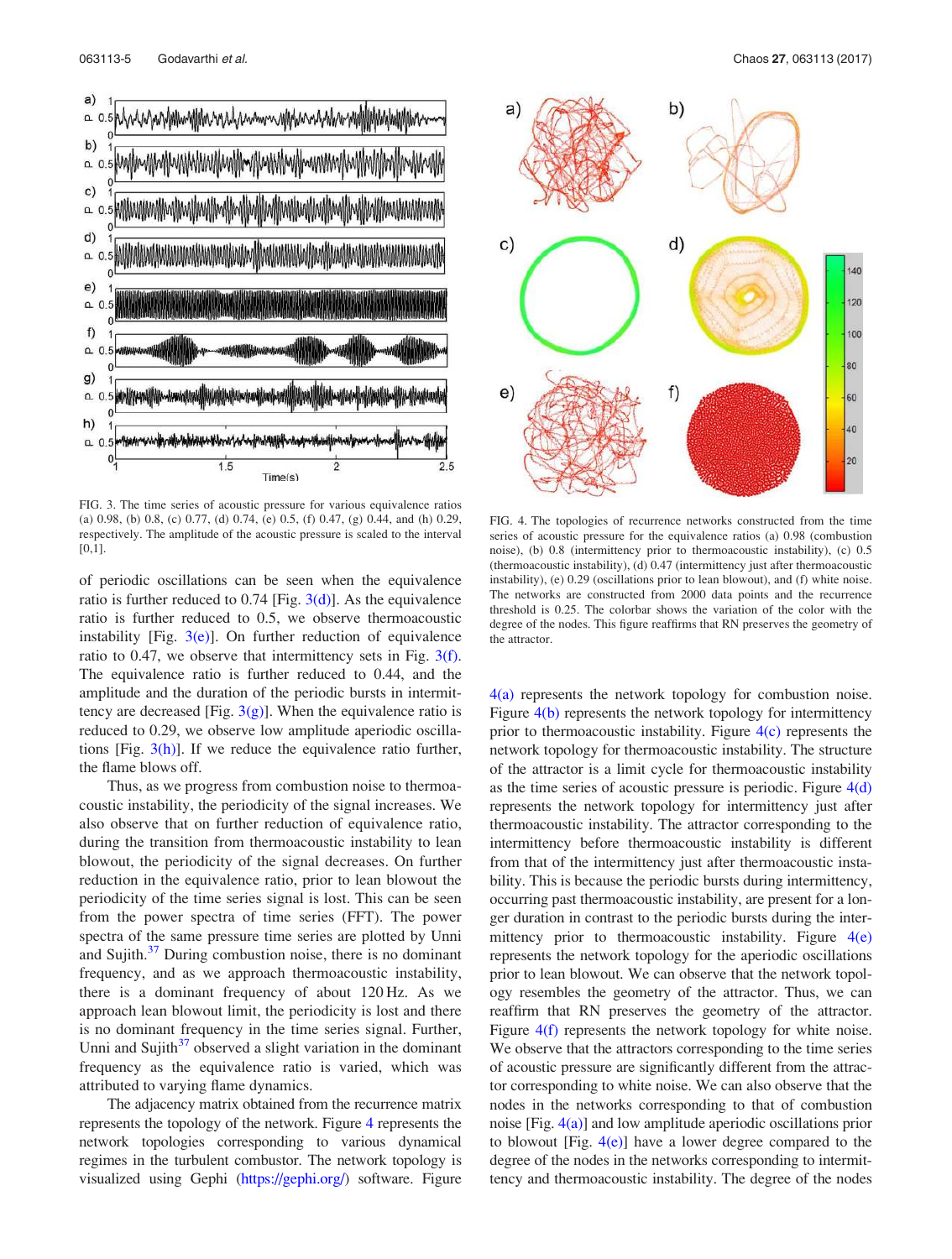in the network corresponding to white noise is very less compared to the RNs constructed from the time series of acoustic pressure.

## A. Variation of degree distribution with recurrence threshold

We say that the degree distribution follows a power law if  $P(k) = k^{-\gamma}$ , where  $\gamma$  is the power law exponent. We study the variation of  $log(P(k))$  vs  $log(k)$  with the recurrence thresholds,  $\varepsilon = 0.2$ , 0.25, 0.3, and 0.35 for the RNs constructed from the time series data of acoustic pressure for various dynamical states.

Figures 5 and 6 depict the variation of degree distribution of RN constructed from time series acquired during combustion noise ( $\phi = 0.98$ ) and aperiodic oscillations prior to lean blowout ( $\phi = 0.29$ ). We can observe that the degree distribution follows a power law for the thresholds 0.2, 0.25. As the threshold increases, a significant portion of the degree distribution does not follow a power law. Theoretically, we say that there is a power law, if the whole distribution follows a power law, i.e., there should not be any outliers. As we are considering time series from a practical system, the entire degree distribution may not follow a power law. We need to account for some outliers. In our present work, we consider a degree distribution to follow a power law if more than 90% of the points in the degree distribution follow a power law. Figures 7, 8, and 9 depict the variation of the degree distribution of RN constructed from the time series acquired during intermittency before thermoacoustic instability ( $\phi = 0.8$ ), during thermoacoustic instability ( $\phi = 0.5$ ), and during intermittency just after thermoacoustic instability  $(\phi = 0.47)$ . We can see that the degree distribution does not follow a power law for any of the chosen thresholds.



FIG. 5. The variation of  $log(P(k))$  vs  $log(k)$  of recurrence networks constructed from the time series corresponding to combustion noise ( $\phi = 0.98$ ) with various thresholds  $\varepsilon = 0.2, 0.25, 0.3,$  and 0.35, respectively. We can see that the power law is significant at lower thresholds.



FIG. 6. The variation of  $log(P(k))$  vs  $log(k)$  of recurrence networks constructed from the time series corresponding to low amplitude aperiodic oscillations prior to lean blowout. ( $\phi = 0.29$ ) with various thresholds  $\varepsilon = 0.2$ , 0.25, 0.3, and 0.35, respectively. The width of the degree distribution is less and the power law is significant for lower thresholds.

The long term distribution (invariant measure) of the phase space vectors of a dynamical system is associated with a probability distribution<sup>38</sup> of an invariant measure. The time for which a state stays at a particular location in phase space can be associated with an invariant density at that location. Thus, a probability distribution can be associated with the invariant density distribution over the attractor. The degree distribution determines the local connectivity pattern of a



FIG. 7. The variation of  $log(P(k))$  vs  $log(k)$  of recurrence networks constructed from the time series corresponding to intermittency prior to thermoacoustic instability ( $\phi = 0.8$ ) with various thresholds  $\varepsilon = 0.2, 0.25, 0.3$ , and 0.35, respectively. We can see that the degree distribution does not follow a power law.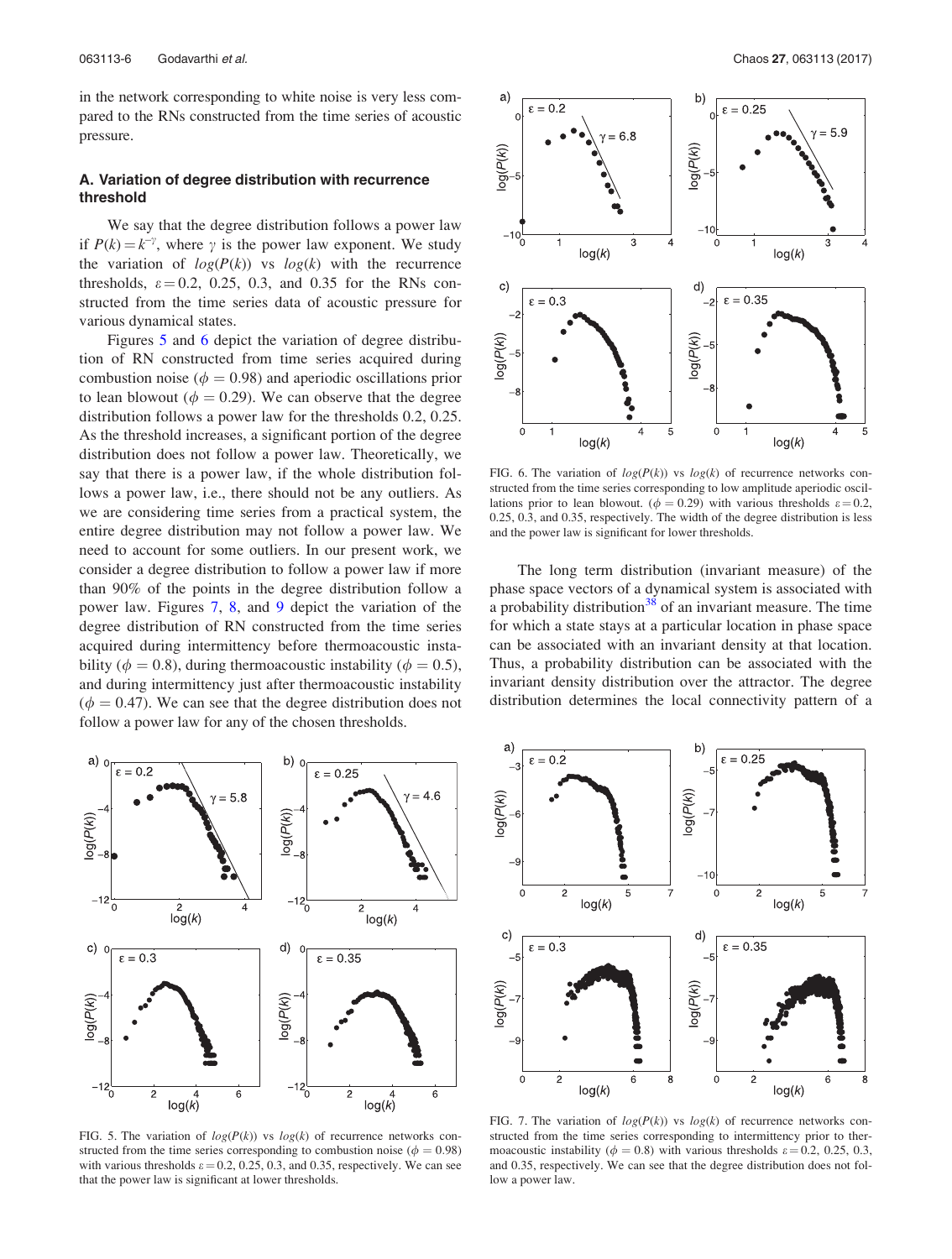

FIG. 8. The variation of  $log(P(k))$  vs  $log(k)$  of recurrence networks constructed from the time series corresponding to combustion instability ( $\phi = 0.5$ ) with various thresholds  $\varepsilon = 0.2$ , 0.25, 0.3, and 0.35, respectively. We can see that the degree distribution does not follow a power law.

node. As the recurrence network preserves the geometry of the attractor, there is a direct mapping between the degree distribution and the invariant density over the attractor.<sup>39</sup> Therefore, the presence of power law in the degree distribution can be attributed to the presence of power law in the invariant density function. In a strict sense, if the invariant density function has a power law peak at some state  $X_0$ , i.e., of the form  $f(X - X_0)^{-\lambda}$ , for some  $\lambda > 0$ , then  $X_0$  is a singularity. In a general case, if the invariant density function is close to power law at the state  $X_0$ , this results in power law



FIG. 9. The variation of  $log(P(k))$  vs  $log(k)$  of recurrence networks constructed from the time series corresponding to intermittency ( $\phi = 0.47$ ) with various thresholds  $\varepsilon = 0.2, 0.25, 0.3,$  and 0.35, respectively. We can see that the degree distribution does not follow a power law for these thresholds.

in degree distribution. The invariant density in phase space is maximum near the singularity; hence, the phase space trajectories closer to the singularity tend to converge and the recurrence rate will be more near the singularities. The nodes closer to the singularity have a very high degree when compared to the nodes which are away from the singularity.

We observe that the presence of power laws in the degree distribution of RNs corresponding to combustion noise and the oscillations prior to lean blowout is significant only at lower thresholds such as 0.2 and 0.25. This is because the threshold corresponds to the local correlations over the reconstructed attractor in the phase space. We can state that for higher thresholds, the singularities that are local properties are masked by too many links. The invariant density changes as the recurrence threshold changes and hence the power law exponent also varies with the threshold. Further, Jacob *et al.*<sup>39</sup> have reported that the recurrence networks from chaotic attractors with a continuous invariant density function do not exhibit a scale free topology. As there are power law degree distributions in RNs corresponding to combustion noise and oscillations prior to lean blowout, we can state that the invariant density distribution over the attractors corresponding to combustion noise and the oscillations prior to lean blowout has singularities when lower thresholds such as 0.2 and 0.25 are used.

## B. Variation of measures derived from RN with equivalence ratio

We proceeded to determine the impending transitions from combustion noise to lean blowout using measures such as characteristic path length and betweenness centrality derived from RN.

For the construction of RN from the time series of acoustic pressure, we consider  $\varepsilon = 0.25$  for the calculation of topological measures of the network as the threshold ensures that there is a single component in the network without any disconnected nodes. The recurrence threshold  $\varepsilon$  also ensures that the RN constructed from the time series corresponding to combustion noise is different from the RN constructed from a stochastic process (white noise).

For most of the recurrence networks, the plot between *P*(*k*) and *k* depends on the number of data points used for the construction of RN. The degree distribution shifts to the right with the increase in the number of data points (*N*) that are used to construct RN as the average degree increases with *N*. In order to avoid this dependence on *N*, the graph is plotted between the rescaled variables  $P(k)N$  and  $k/N^{30}$  for various equivalence ratios as shown in Fig. 10. Figures  $10(a)$  to 10(e) correspond to the degree distributions of combustion noise, intermittency prior to thermoacoustic instability, thermoacoustic instability, intermittency just after thermoacoustic instability, and the oscillations prior to lean blowout, respectively. Figure  $10(e)$  corresponds to the degree distribution in the network corresponding to white noise. In order to provide vivid variation of degree distributions, corresponding to combustion noise and the oscillations prior to lean blowout, zoomed in views are plotted in Figs.  $10(g)$  and 10(h), respectively.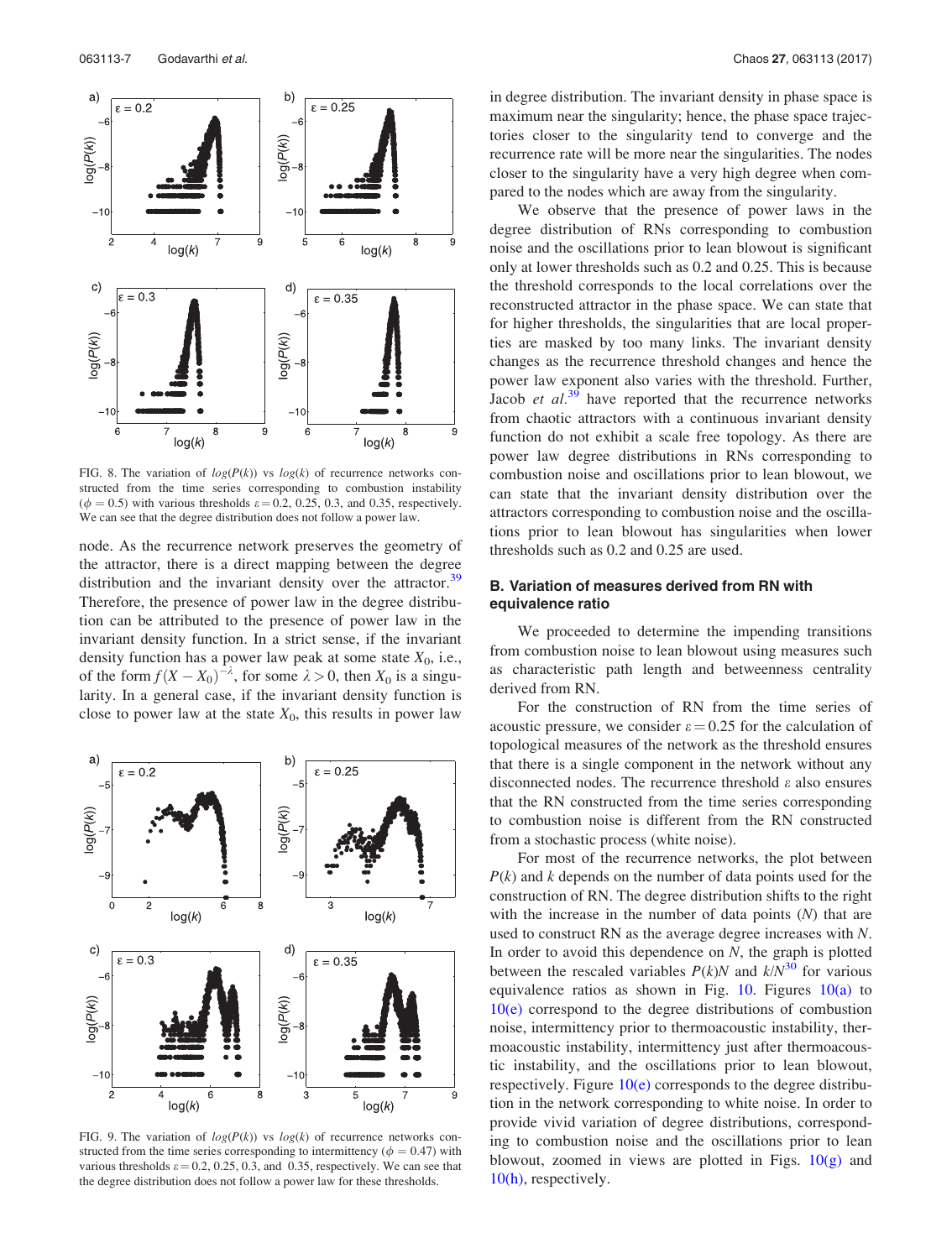

FIG. 10. The variation of degree distribution of the RNs constructed from the time series data of acoustic pressure with equivalence ratios (a) 0.98 (combustion noise); (b) 0.8 (intermittency before thermoacoustic instability); (c) 0.5 (thermoacoustic instability); (d) 0.47 (intermittency just after thermoacoustic instability); (e) 0.29 (oscillations prior to lean blowout); and (f) white noise. There is only one point (abscissa is zero) in degree distribution corresponding to white noise as there are no connections in RN when  $\varepsilon$  = 0.25. The zoomed in views of the degree distributions of (g) combustion noise and (h) oscillations prior to lean blowout are shown for clear visibility of the degree distribution. We used  $N = 10000$  data points and  $\varepsilon = 0.25$ .

As we decrease the equivalence ratio from 0.98 to 0.5, the degree distribution shifts to the right. The degree distribution of RN corresponding to thermoacoustic instability [Fig.  $10(c)$ ] is concentrated at a higher degree indicating higher connections. Hence, the phase space density at those locations is high over the attractor. We can also see in Fig. 10(c) that there is a single prominent peak. Such a peak in the degree distribution concentrated at higher degree corresponds to a periodic signal. $40$  This reaffirms that thermoacoustic instability is periodic. The degree distribution corresponding to  $\phi = 0.47$  [Fig. 10(d)] has multiple peaks in the degree distribution and the degree distribution is broad. Similarly, the degree distribution corresponding to the equivalence ratio  $\phi = 0.8$  [Fig. 10(b)] is also wide spread. This implies that there are large fluctuations in phase space density over the attractor. During the intermittent regime, there are large amplitude periodic fluctuations amidst the aperiodic oscillations, hence leading to the fluctuations in the local phase space density over the attractor.

We observe that the degree distribution shifts to the left, when we decrease the equivalence ratio from  $\phi = 0.5$  to  $\phi = 0.29$ , and becomes more concentrated towards lower degree. This implies that the link density of RN constructed from the time series data prior to lean blowout is less. The duration of the periodic bursts in the signal decreases as the transition occurs from thermoacoustic instability to blowout. As the recurrence rate is less, the phase space density is less which results in a shift in the degree distribution towards the left as the transition happens from thermoacoustic instability to blowout. Therefore, the recurrence rate decreases and also the average degree of the nodes decreases.

The peak in the degree distribution in the RN corresponding to the oscillations prior to lean blowout is concentrated towards lower degree than in the RN corresponding to combustion noise (Fig. 10). As the degree distribution can be mapped to the phase space density, the average density in phase space is less for the oscillations prior to lean blowout. This results in a lower degree of recurrence for the oscillations prior to blowout. We also observe that the degree of all the nodes is zero in the RN corresponding to white noise [Fig.  $10(f)$ ]. This is because there are no connections between the nodes in the RN constructed from white noise using the threshold  $\varepsilon = 0.25$  (Fig. 1).

Figure 11 shows the variation of *CPL* with the equivalence ratio. *CPL* is minimum for the RN corresponding to thermoacoustic instability and maximum for the RN corresponding to the oscillations prior to blowout. *CPL* measures the spatial distance between two nodes which are nothing but two states. For a periodic signal, the recurrences in the phase space are more and hence the shortest path between two nodes is less and *CPL* is minimum for thermoacoustic instability. *CPL* is high for the oscillations prior to lean blowout and combustion noise as the average degree and the recurrence rate are less when compared with thermoacoustic instability.

Figure 12 shows the variation of the average betweenness centrality with the equivalence ratio. We observe lower values of betweenness centrality for thermoacoustic instability and very high values for combustion noise and the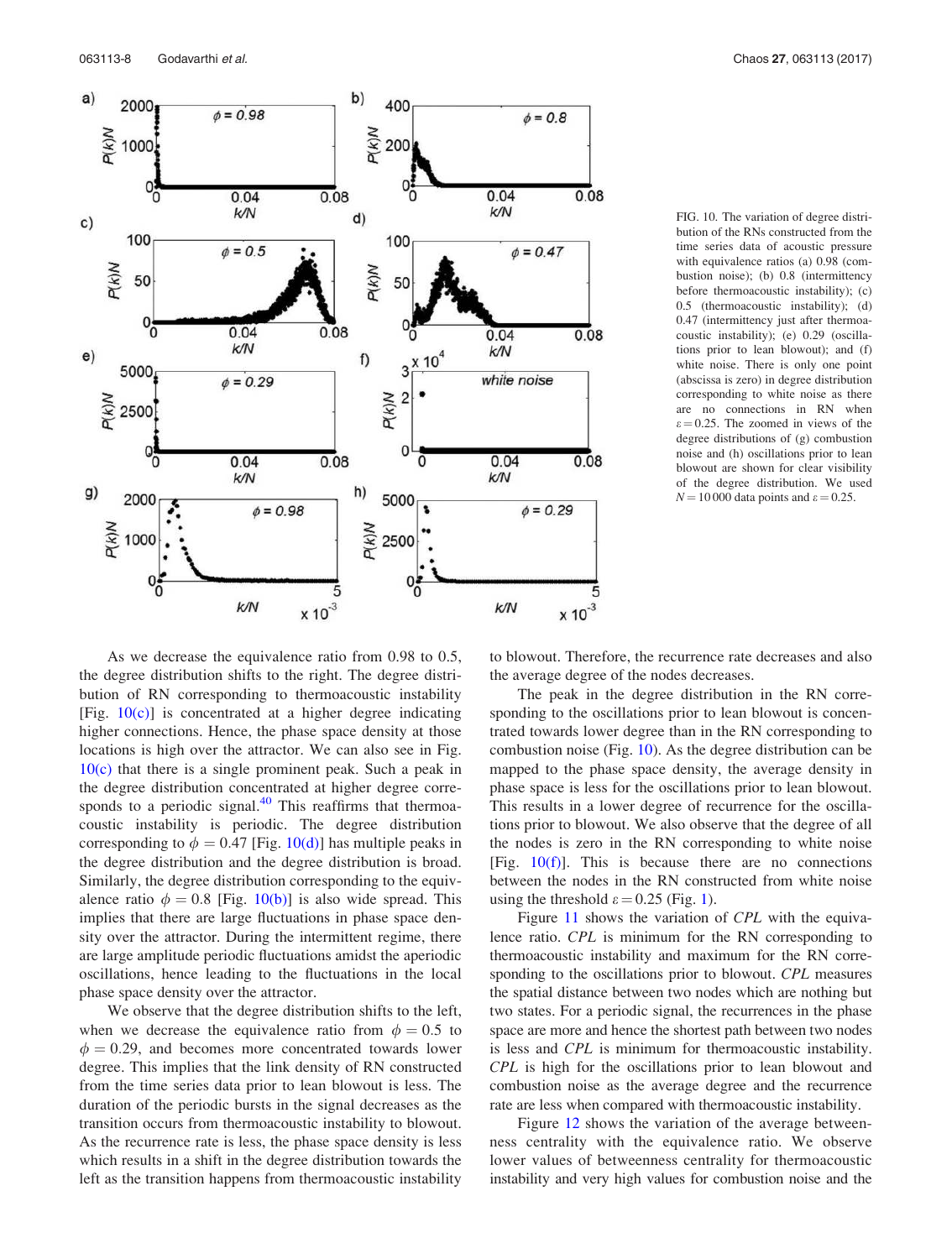

FIG. 11. Variation of *CPL* with equivalence ratio. *CPL* is high for RN corresponding to combustion noise and decreases as we approach thermoacoustic instability. *CPL* again increases as we approach lean blowout limit. *CPL* varies with the dynamical regime. Hence, *CPL* can be used to detect the transitions from combustion noise to thermoacoustic instability and the transitions from thermoacoustic instability to lean blowout. We used  $N = 5000$ data points and  $\varepsilon = 0.25$ .

oscillations prior to lean blowout. Betweenness centrality gives the information related to the presence of regions with a low phase space density that separates the regions of a high phase space density. High values of betweenness centrality indicate that the attractor has high local fragmentation.<sup>36</sup> As the thermoacoustic instability is periodic, there will be uniform distribution of the regions with a high phase space density. Hence, betweenness centrality is low for thermoacoustic instability.

The network measures characteristic path length and betweenness centrality captures the transitions from combustion noise to thermoacoustic instability and from thermoacoustic instability to blowout. Hence, these measures can be used to measure the proximity to an impending transition in turbulent combustor, in industrial applications.

#### V. CONCLUSIONS

We introduce recurrence networks to study the transitions between the dynamical regimes in a combustor with a turbulent reactive flow, for the first time. We observed that the network topology represents the geometry of the attractor in phase space. The network topology varies with the dynamical regimes. The network topology of RN constructed from white noise is completely different when compared with the topologies of RNs constructed from the time series of



FIG. 12. Variation of logarithmic value of average betweenness centrality in log scale with equivalence ratio.  $\langle b_v \rangle$  is high for the RN corresponding to combustion noise and decreases as we approach thermoacoustic instability.  $\langle b_v \rangle$  again increases as we approach lean blowout limit. Betweenness centrality varies with the dynamical regime and, hence, can be used to detect the transition from combustion noise to thermoacoustic instability and the transition from thermoacoustic instability to lean blowout. We used  $N = 5000$  data points and  $\varepsilon = 0.25$ .

acoustic pressure for various equivalence ratios. The average degree and hence the recurrence and the degree of determinism are higher for the RNs constructed from the time series of acoustic pressure when compared with the RN constructed from white noise. As the transition happens from combustion noise to thermoacoustic instability, the corresponding topology of the attractor changes from a complex topology to a limit cycle. During the transition from thermoacoustic instability to lean blowout, the topology of an attractor changes from a limit cycle to a complex topology. Thus, the topology of RN is different for different dynamical regimes. The plot of degree distribution in RN shows the presence of power law degree distribution in the recurrence networks constructed from the time series of acoustic pressure corresponding to combustion noise and oscillations prior to lean blowout. The presence of power law is due to the presence of singularities in the invariant density. We then proceeded to study the variation of the measures derived from RN with equivalence ratio. We observed that the variation of the network measures *CPL* and betweenness centrality with equivalence ratio is able to detect the transitions in a turbulent combustor and hence can be used as early warning signals. We henceforth conclude that RN can be used as a potential tool to capture the transitions between the dynamical regimes in a turbulent combustor, in industrial applications.

## ACKNOWLEDGMENTS

We would like to thank ONR Global for the financial support (Grant No. N62909-14-1-N299). Contract monitor: Dr. Ramesh Kolar. We gratefully acknowledge the discussions that we had with Professor Swetoprovo Chaudhari, Dr. K. P. Harikrishnan of Cochin College, and Professor G. Ambika of IISER, Pune which helped us a lot in improving the draft. We express our gratitude to Dr. K. P. Harikrishnan of Cochin College, Professor G. Ambika of IISER, Pune, and Professor R. Misra of IUCAA, Pune for sharing their codes to compute RN measures.

- <sup>1</sup>R. I. Sujith, M. P. Juniper, and P. J. Schmid, Int. J. Spray Combust. Dyn. 8, 119 (2016).
- <sup>2</sup>L. Kabiraj, R. I. Sujith, and P. Wahi, J. Eng. Gas Turbine Power 134, 031502 (2012).
- <sup>3</sup>J. Tony, E. A. Gopalakrishnan, E. Sreelekha, and R. I. Sujith, *Phys. Rev. E* 92, 062902 (2015).
- <sup>4</sup>V. Nair, G. Thampi, S. Karuppusamy, S. Gopalan, and R. I. Sujith, Int. J. Spray Combust. Dyn. 5, 273 (2013).
- $5V$ . Nair and R. I. Sujith, J. Fluid Mech. 747, 635 (2014).
- $^{6}$ V. Nair, G. Thampi, and R. I. Sujith, J. Fluid Mech. 756, 470 (2014).
- <sup>7</sup>L. Kabiraj, P. Wahi, and R. I. Sujith, Fluid Dyn. Res. 44, 031408 (2012).
- <sup>8</sup>L. Kabiraj and R. I. Sujith, J. Fluid Mech. 713, 376 (2012).
- <sup>9</sup>H. Gotoda, M. Amano, T. Miyano, T. Ikawa, K. Maki, and S. Tachibana, Chaos 22, 043128 (2012).
- <sup>10</sup>H. N. Gotoda, Y. Shinoda, M. Kobayashi, Y. Okuno, and S. Tachibana, Phys. Rev. E 89, 022910 (2014).
- <sup>11</sup>V. R. Unni and R. I. Sujith, in *International Congress on Sound and Vibration, July 12–16, Florence, Italy* (2015), p. 22.
- <sup>12</sup>S. B. Johnson, *Emergence: The Connected Lives of Ants, Brains, Cities, and Software* (Scribner, 2011).
- <sup>13</sup>M. Mitchell, Artif. Intell. **170**, 1194 (2006).
- <sup>14</sup>A. L. Barabasi, Nat. Phys. 8, 14 (2011).
- $^{15}Z$ . Gao and N. Jin, *Phys. Rev. E* 79, 066303 (2009).
- <sup>16</sup>Z. K. Gao, N. D. Jin, W. X. Wang, and Y. C. Lai, Phys. Rev. E 82, 016210 (2010).